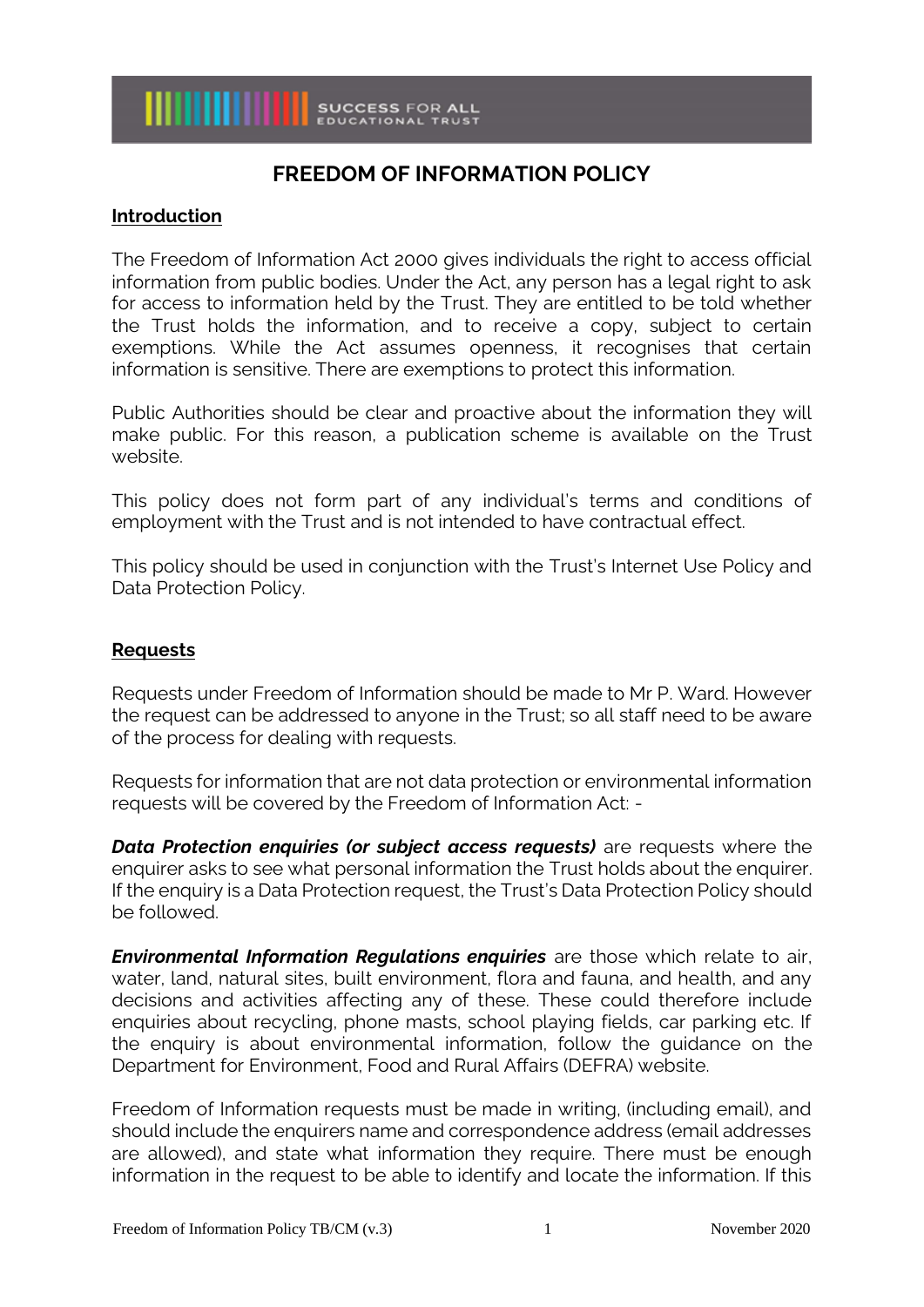**WILLIAM SUCCESS FOR ALL** 

information is covered by one of the other pieces of legislation (as referred to above), they will be dealt with under the relevant policy/procedure related to that request.

If the request is ambiguous and/or the Trust require further information in order to deal with your request, the trust will request this further information directly from the individual making the request. Please note that the Trust do not have to deal with the request until the further information is received. Therefore, the time limit starts from the date that the Trust receives all information required in order to deal with the request.

The requester does not have to mention the Act, nor do they have to say why they want the information. There is a duty to respond to all requests, telling the enquirer whether or not the information is held, and supplying any information that is held, except where exemptions apply. There is a time limit of 20 working days excluding school holidays for responding to the request.

## **Information**

Provided all requirements are met for a valid request to be made, the Trust will provide the information that it holds (unless an exemption applies).

"Holding" information means information relating to the business of the Trust:

- That the Trust has created; or
- That the Trust has received from another body or person; or
- Held by another body on the Trust's behalf.

Information means both hard copy and digital information, including email.

If the information is held by another public authority, such as the Local Authority, first check with them they hold it, then transfer the request to them. If this applies, the Trust will notify the enquirer that they do not hold the information and to whom they have transferred the request. The Trust will continue to answer any parts of the enquiry in respect of information it does hold.

When the Trust does not hold the information, it has no duty to create or acquire it; just to answer the enquiry, although a reasonable search will be made before confirming whether the Trust has the information requested.

If the information requested is already in the public domain, for instance through the Publication Scheme or on the Trust's website, the Trust will direct the enquirer to the information and explain how to access it.

The requester has the right to be told if the information requested is held by the Trust (subject to any of the exemptions). This obligation is known as the Trust's "duty to confirm or deny" that it holds the information. However, the Trust does not have to confirm or deny if:-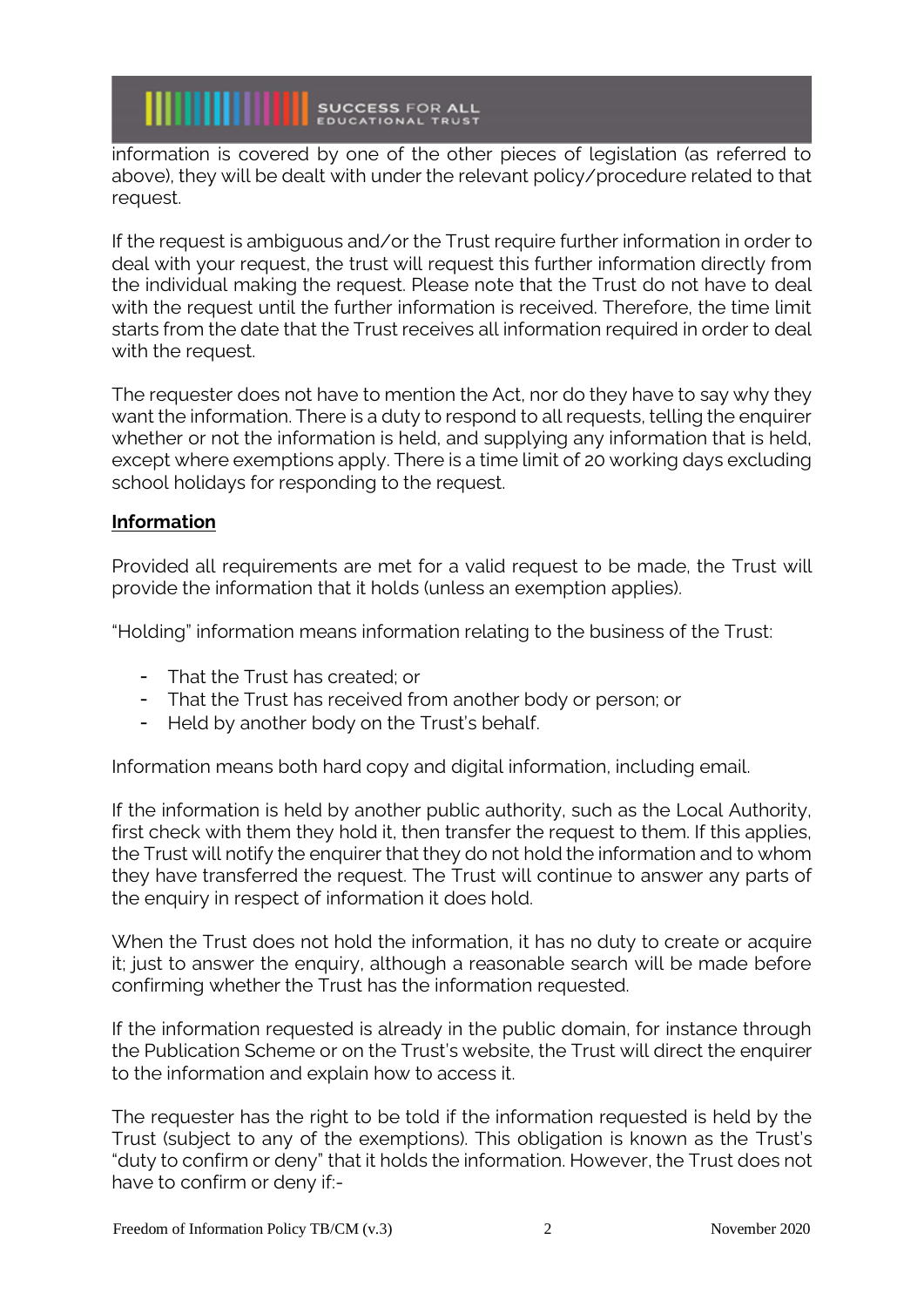

- The exemption is an absolute exemption; or
- In the case of qualified exemptions, confirming or denying would itself disclose exempted information.

#### **Vexatious Requests**

There is no obligation on the Trust to comply with vexatious requests. A vexatious request is one which is designed to cause inconvenience, harassment or expense rather than to obtain information, and would require a substantial diversion of resources or would otherwise undermine the work of the Trust. This however does not provide an excuse for bad records management.

In addition, the Trust do not have to comply with repeated identical or substantially similar requests from the same applicant unless a "reasonable" interval has elapsed between requests.

## **Fees**

The Trust may charge the requester a fee for providing the requested information. This will be dependent on whether the staffing costs in complying with the request exceeds the "threshold." The threshold is currently £450 with staff costs calculated at a fixed rate of £25 per hour (therefore 18 hours' work is required before the threshold is reached).

If a request would cost less than the threshold, then the Trust can only charge for the cost of informing the applicant whether the information is held, and communicating the information to the applicant (e.g. photocopying, printing and postage costs).

When calculating costs/threshold, the Trust can take account of the staff costs/time in determining whether the information is held by the Trust, locating and retrieving the information, and extracting the information from other documents. The Trust will not take account of the costs involved with considering whether information is exempt under the Act.

If a request would cost more than the appropriate limit, (£450) the Trust can turn the request down, answer and charge a fee or answer and waive the fee.

If the Trust is going to charge they will send the enquirer a fees notice. The Trust does not have to comply with the request until the fee has been paid. More details on fees can be found on the ICO website.

If planning to turn down a request for cost reasons, or charge a high fee, you should contact the applicant in advance to discuss whether they would prefer the scope of the request to be modified so that, for example, it would cost less than the appropriate limit.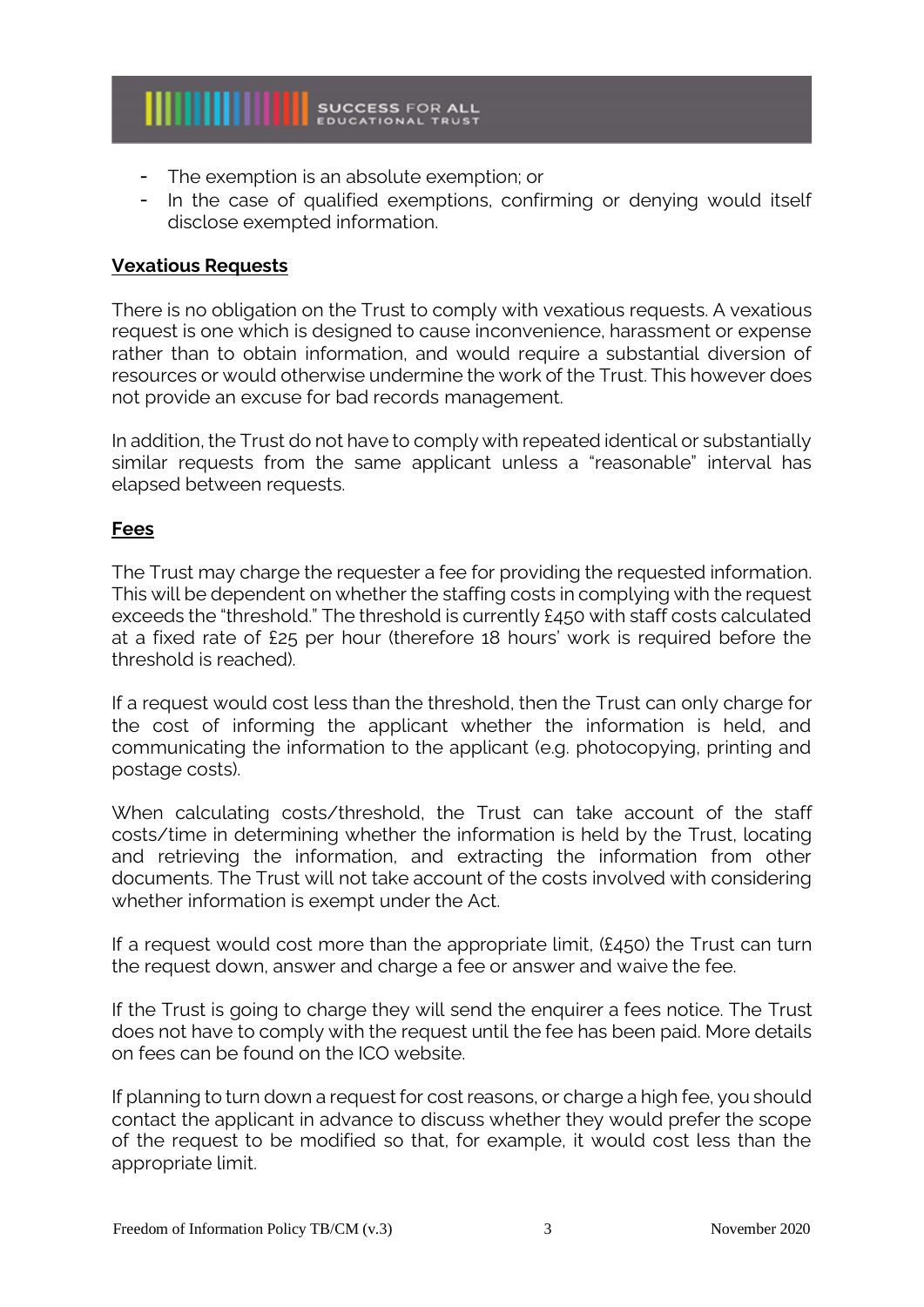

Where two or more requests are made to the Trust by different people who appear to be acting together or as part of a campaign the estimated cost of complying with any of the requests may be taken to be the estimated total cost of complying with them all.

# **Time Limits**

Compliance with a request must be prompt and within the time limit of 20 working days (excluding school holidays). Failure to comply could result in a complaint by the requester to the Information Commissioner. The response time starts from the time the request is received.

Where the Trust has asked the enquirer for more information to enable it to answer, the 20 working days start time begins when this further information has been received.

If some information is exempt this will be detailed in the Trust's response.

If a qualified exemption applies and the Trust need more time to consider the public interest test, the Trust will reply in 20 working days stating that an exemption applies but include an estimate of the date by which a decision on the public interest test will be made. This should be within a "reasonable" time.

Where the Trust has notified the enquirer that a charge is to be made, the time period stops until payment is received.

# **Third Party Data**

Consultation of third parties may be required if their interests could be affected by release of the information requested, and any such consultation may influence the decision.

Consultation will be necessary where:

- Disclosure of information may affect the legal rights of a third party, such as the right to have certain information treated in confidence or rights under Article 8 of the European Convention on Human Rights;
- The views of the third party may assist the Trust to determine if information is exempt from disclosure; or
- The views of the third party may assist the Trust to determine the public interest test.

Personal information requested by third parties is also exempt under this policy where release of that information would breach the Data Protection Act. If a request is made for a document (e.g. Governing Body minutes) which contains personal information whose release to a third party would breach the Data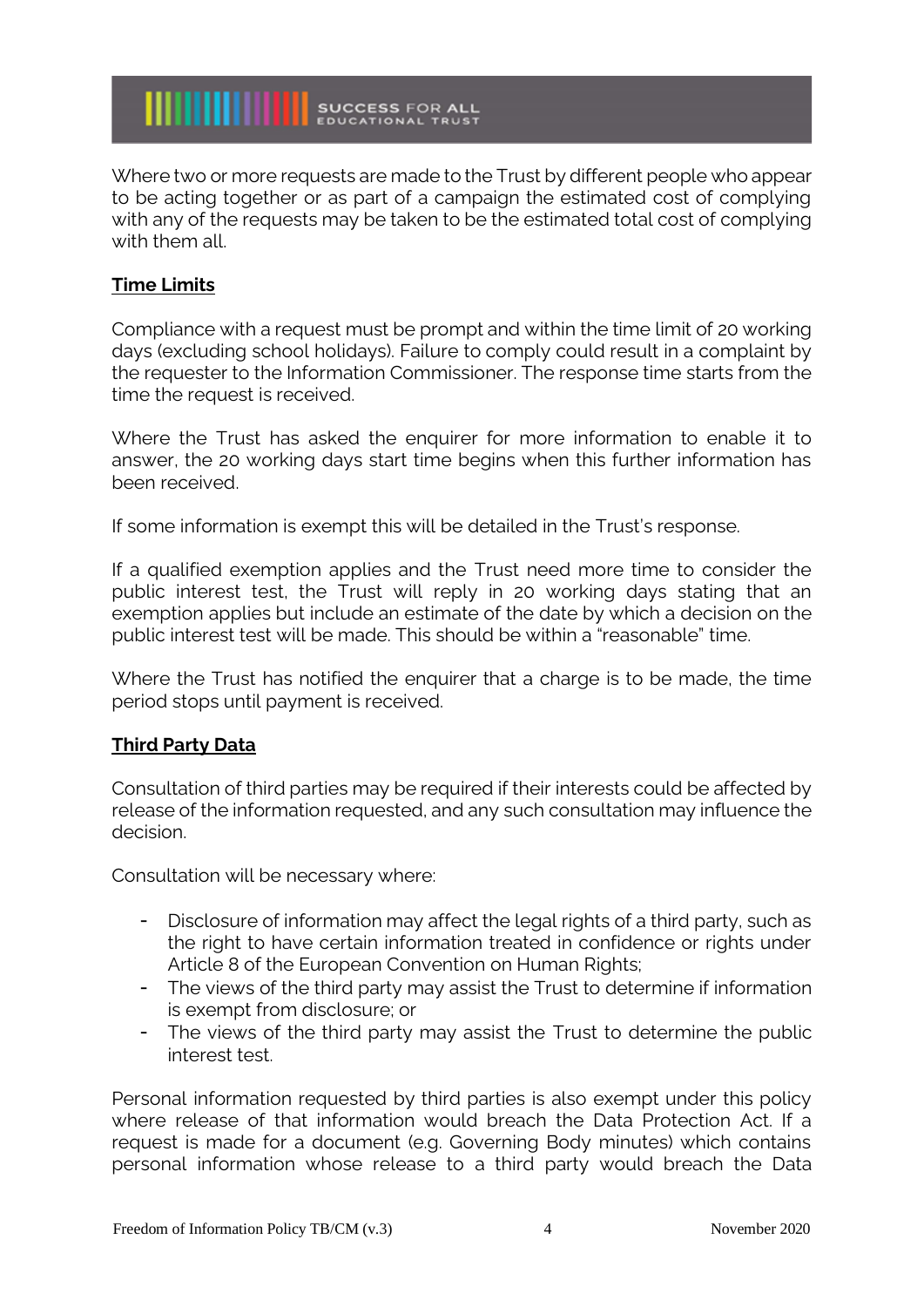**WILLIAM SUCCESS FOR ALL** 

Protection Act, the document may be issued by blanking out the relevant personal information as set out in the redaction procedure.

## **Exemptions**

The presumption of the Freedom of Information Act is that the Trust will disclose information unless the Act provides a specific reason to withhold it. The Act recognises the need to preserve confidentiality and protect sensitive material in certain circumstances.

The Trust may refuse all/part of a request, if one of the following applies: -

- 1) There is an exemption to disclosure within the act;
- 2) The information sought is not held;
- 3) The request is considered vexatious or repeated; or
- 4) The cost of compliance exceeds the threshold.

A series of exemptions are set out in the Act which allow the withholding of information in relation to an enquiry. Some are very specialised in their application (such as national security) and would not usually be relevant to schools.

There are two general categories of exemptions:-

- **1) Absolute**: where there is no requirement to confirm or deny that the information is held, disclose the information or consider the public interest; and
- **2) Qualified**: where, even if an exemption applies, there is a duty to consider the public interest in disclosing information.

### **Absolute Exemptions**

There are eight absolute exemptions set out in the Act. However the following are the only absolute exemptions which will apply to the Trust: -

- Information accessible to the enquirer by other means (for example by way of the Trust's Publication Scheme);
- National Security/Court Records;
- Personal information (i.e. information which would be covered by the Data Protection Act);
- Information provided in confidence.

If an absolute exemption exists, it means that disclosure is not required by the Act. However, a decision could be taken to ignore the exemption and release the information taking into account all the facts of the case if it is felt necessary to do so.

### **Qualified Exemptions**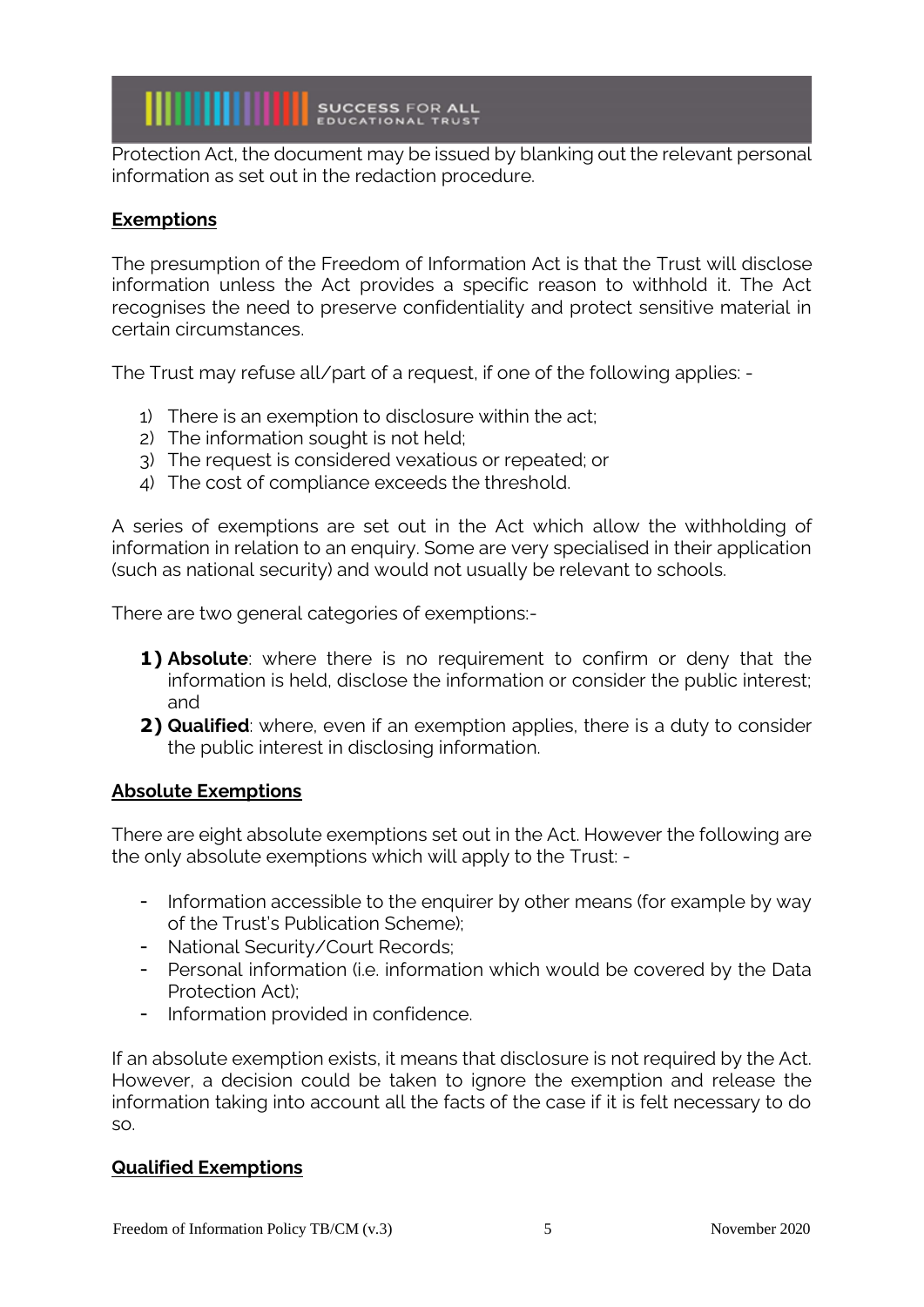If one of the below exemptions apply (i.e. a qualified disclosure), there is also a duty to consider the public interest in confirming or denying that the information exists and in disclosing information.

The qualified exemptions under the Act which would be applicable to the Trust are: -

- Information requested is intended for future publication (and it is reasonable in all the circumstances for the requester to wait until such time that the information is actually published);
- Reasons of National Security;
- Government/International Relations;

**WILLIAM SUCCESS FOR ALL** 

- Release of the information is likely to prejudice any actual or potential legal action or formal investigation involving the Trust;
- Law enforcement (i.e. if disclosure would prejudice the prevention or detection of crime, the prosecution of offenders or the administration of justice);
- Release of the information would prejudice the ability of the Trust to carry out an effective audit of its accounts, resources and functions;
- For Health and Safety purposes;
- Information requested is Environmental information;
- Information requested is subject to Legal professional privilege; and
- For "Commercial Interest" reasons.

Where the potential exemption is a qualified exemption, the Trust will consider the public interest test to identify if the public interest in applying the exemption outweighs the public interest in disclosing it.

In all cases, before writing to the enquirer, the person given responsibility by the Trust for dealing with the request will need to ensure that the case has been properly considered, and that the reasons for refusal, or public interest test refusal, are sound.

# **Refusal**

If it is decided to refuse a request, the Trust will send a refusals notice, which must contain

- The fact that the responsible person cannot provide the information asked for;
- Which exemption(s) apply;
- Why the exemption(s) apply to this enquiry (if it is not self-evident);
- Reasons for refusal; and
- The appropriate complaints procedure.